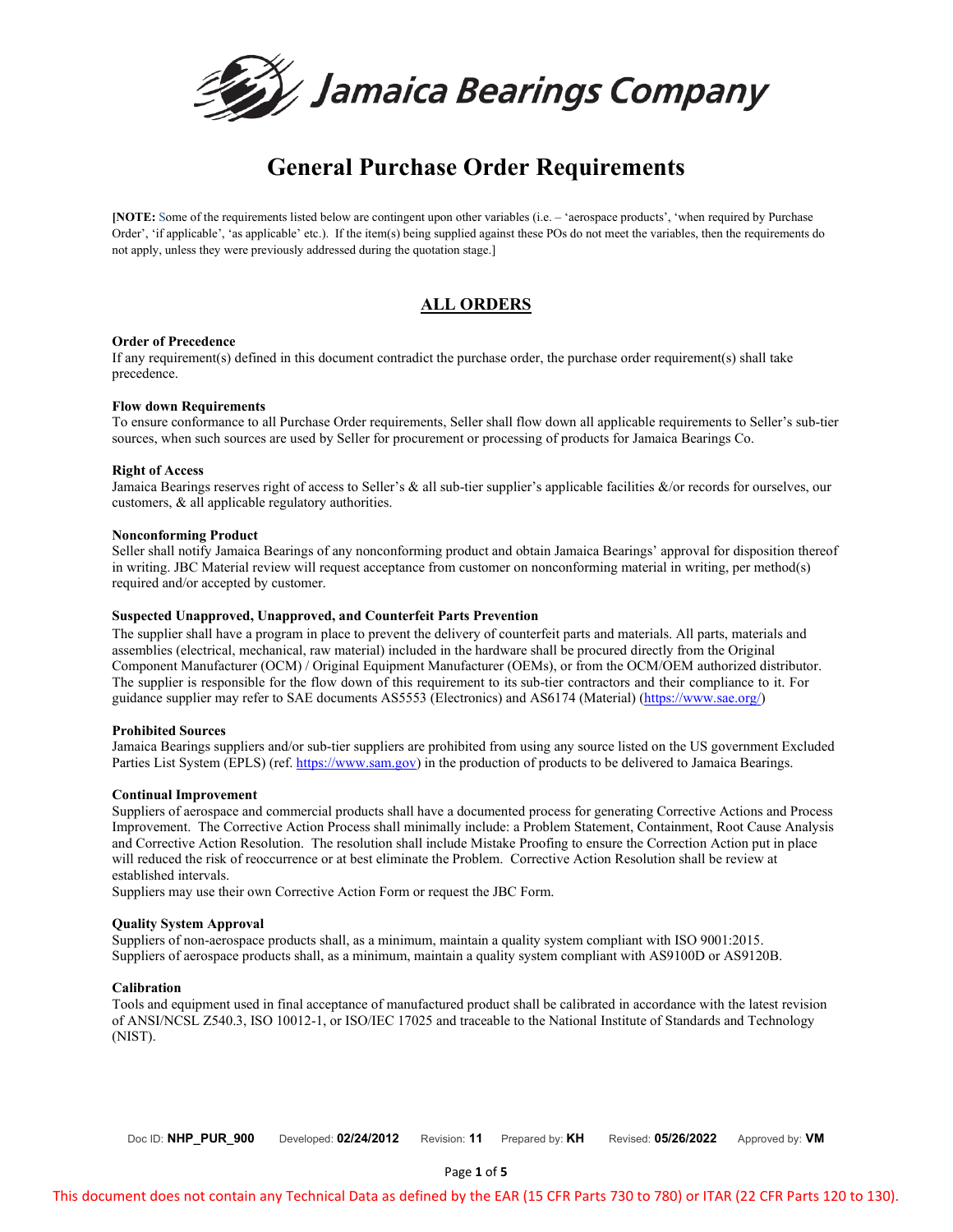# **Record Retention**

The Seller shall maintain all quality records on file for a minimum of 10 years from the date of manufacturer. These quality records include but are not limited to: Manufacturer's Certificate of Conformance, Raw Material Certification, Test Reports, First Article Inspection Reports and Process Certifications. Applicable specification and part revision level must be present on certification and test reports.

For Aerospace Products identified as Flight Safety / Critical, Seller shall maintain all quality records on file for a minimum of 40 years from the date of manufacturer.

# **Certifications & Full Traceability**

When required by PO, seller shall provide a Manufacturer Certificate of Conformance, with the following (at minimum) clearly noted on it, with each shipment: vendor name, vendor part #, Jamaica part #, Jamaica PO#, quantity, lot # (if applicable). Seller must ensure that all certifications (Mfg. Certificate of Conformance, Test Reports, Process Certs, Raw Material, FAI, etc.) for a part are traceable to one another by either a lot number, date code, heat number, job/work order number or material P.O. number and are available upon request by buyer.

If Seller is not the manufacturer, all paperwork necessary to provide "full traceability" back to the manufacturer shall be provided.

#### **Paperwork Corrections**

Changes or amendments to any certification paperwork must identify the authorizing party via signature, initial, stamp or any other similar method along with amendment date.

Incorrect data must be corrected by striking through the error with 1 thin line, adding the correct info, initialing (or stamping), and dating the correction.

#### **Shelf-life**

Seller shall advise shelf life and/or expiration date if applicable.

#### **Revision Levels**

All material furnished to Jamaica Bearings by the Seller and its suppliers must be manufactured to and/or meet the most current revision level of the controlling part drawing/specification and its associated specifications at the time the purchase order was issued, unless otherwise specified on the purchase order. If Seller has a later revision on file than that which is specified on the PO (if applicable), Seller must notify Jamaica Bearings of the discrepancy and obtain clarification.

#### **Marking/Labeling**

Supplier shall mark/label the product in accordance with the latest revision of the drawing/specification and/or purchase order.

#### **Country of Origin**

Seller shall indicate Country of Origin on labels and/or certificate of conformance.

#### **Packaging and Preservation**

Packaging and Preservation shall conform to the requirements of the drawing/print. All necessary steps shall be taken by seller to prevent corrosion, contamination, introduction of Foreign Object Debris (FOD), and deterioration. When metallic materials subject to corrosion have no preservation requirements identified on the part drawing or PO, then MCI/VCI paper must be used. Parts must be packaged in a manner and with sufficient cushioning and dunnage to prevent damage during shipping. No newspaper or loose packaging material small enough to block internal passages, holes and/or crevices shall be used in the packaging of products.

All aerospace parts must be individually packaged, unless otherwise specified.

# **Multiple Lots**

Multiple lots shall be bagged/boxed/handled & identified separately and distinctly. Commingling of lots is not permissible. A manufacturing lot is defined as all parts manufactured at the same time from the same materials or processed together through all operations.

#### **Product Acceptance Requirements**

Prior to shipment the supplier is responsible for ensuring that 100% of all attributes on all parts produced are in accordance with the Jamaica Bearings requirements. Inspection of all features shall occur throughout and/or after all machining and processing of a manufacturing lot is complete. The method of inspection shall be suitable and capable for each type of feature or inspection being performed. M&TE (Measuring and Test Equipment) instruments used for product inspection and acceptance should have 10 times (4 times minimum) the resolution of the tolerance being measured. Parts shall be 100% visually inspected for loose or hanging burrs, machining chips, handling damage, corrosion, and FOD (Foreign Object Debris) prior to shipment.

#### **Foreign Object Debris/Damage (FOD) control program**

Suppliers shall maintain a Foreign Object Debris/Damage (FOD) control program to ensure that the delivered products; fit, form, function, integrity, and factory new product condition is not compromised.

Doc ID: **NHP\_PUR\_900** Developed: **02/24/2012** Revision: **11** Prepared by: **KH** Revised: **05/26/2022** Approved by: **VM**

This document does not contain any Technical Data as defined by the EAR (15 CFR Parts 730 to 780) or ITAR (22 CFR Parts 120 to 130).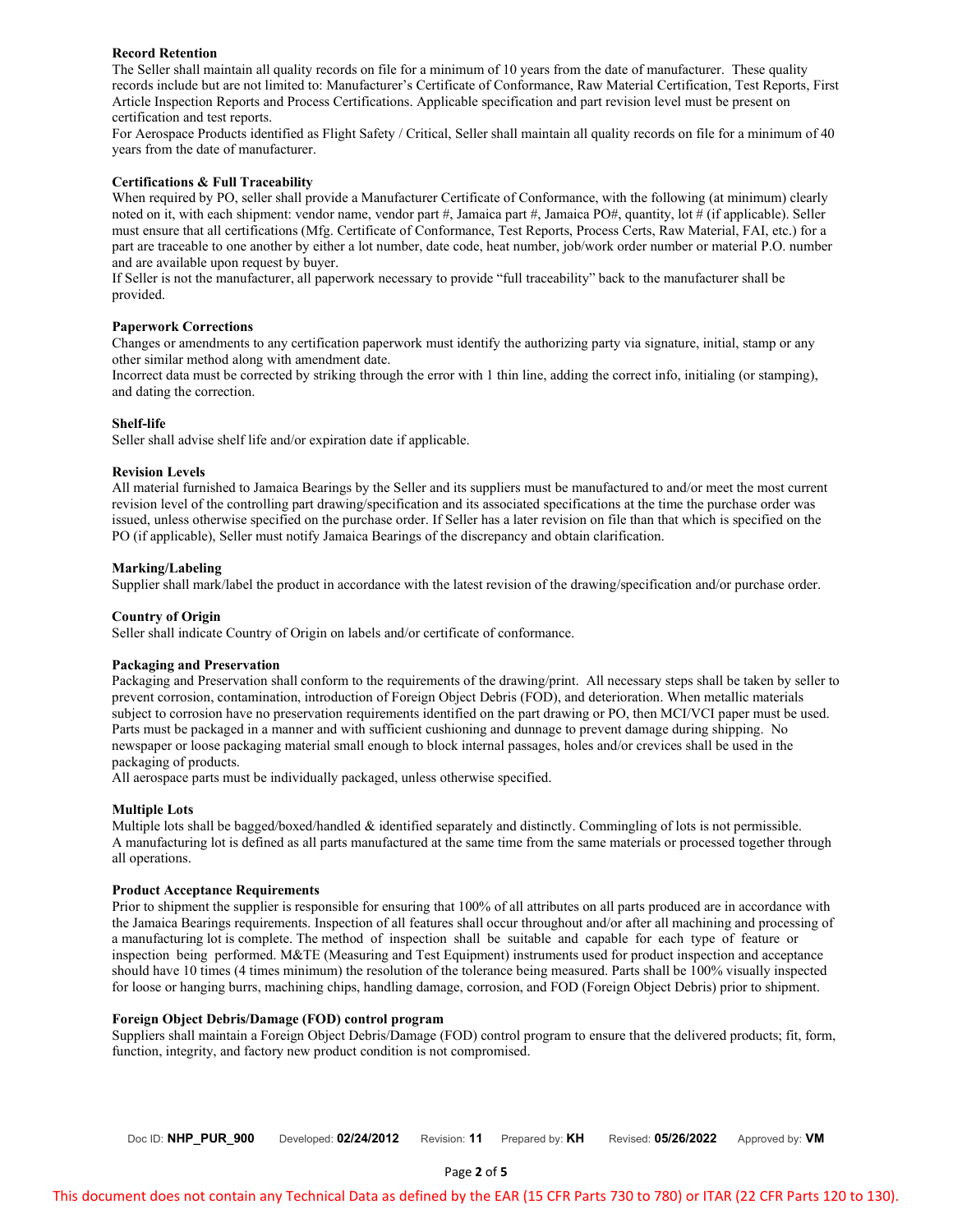# **Hazardous Material**

Seller shall comply with all compliance verification requirements as requested. This includes RoHS (Restriction of Hazardous Substances), REACH (Regulation for Registration, Evaluation, Authorization and Restriction of Chemicals), Conflict Minerals, California's Proposition 65, TSCA (Toxic Substances Control Act), AD-DSL (Aerospace and Defense Declarable Substances List), and any other specific compliance related requests. Any articles identified as being noncompliant to any of these requirements shall be identified with the necessary accompanying information based on the reporting instructions. All chemicals shall be accompanied by a relevant Safety Data Sheet (SDS) (formerly called Material Safety Data Sheet (MSDS)) with each shipment.

#### **Mercury Free**

Mercury or mercury containing compounds shall not be intentionally added to, or come in direct contact with, any hardware or supplies furnished under this contract.

#### **Affirmative Action**

Jamaica Bearings is an affirmative action/equal opportunity employer or AA/EOE.

# **ITAR and EAR**

Supplier agrees to comply with all applicable U.S. export control laws and regulations. The Supplier, also, agrees to indicate on packing slips and/or certifications that a subject part is regulated under ITAR by typing or stamping "ITAR PART" for the respective part.

#### **Supplier Performance control and monitoring**

On-time Delivery Window:

Shipments that arrive on our dock between 10 days before and 5 days after suppliers' promised date, provided at time of PO acknowledgement, are considered on-time. (Exception: if order is early to the suppliers' promised date, but after our PO required date, order is considered on-time.) Any shipment received outside of that window may be rejected and returned at the supplier's expense. In addition, these shipments, whether returned or not, will negatively impact the supplier's on-time delivery performance as indicated on our Supplier Rating Report.

Jamaica Bearings OTD expectations are 100% on-time. Jamaica Bearings monitors suppliers OTD and may issue a formal Root Cause(s) and Corrective Action(s) Request based on suppliers with continued negative trends. Quality Performance**:**

Jamaica Bearings expectations are that suppliers deliver 100% on-quality products. This includes accuracy, legibility, and reproducibility of supporting documentation i.e., C of C's, Material Certs, Special Processing Certs etc.

Jamaica Bearings monitors suppliers Quality Performance and may issue a formal Root Cause(s) and Corrective Action(s) Request (RCCA) based on; suppliers quality performance trends, the severity and type of a quality turn-back, if one or more of Jamaica Bearings customers being directly affected etc.

#### **Supplier Awareness**

Suppliers shall ensure that they are aware of, and their employees are aware of:

- their contribution to product or service conformity;
- their contribution to product safety;
- the importance of ethical behavior.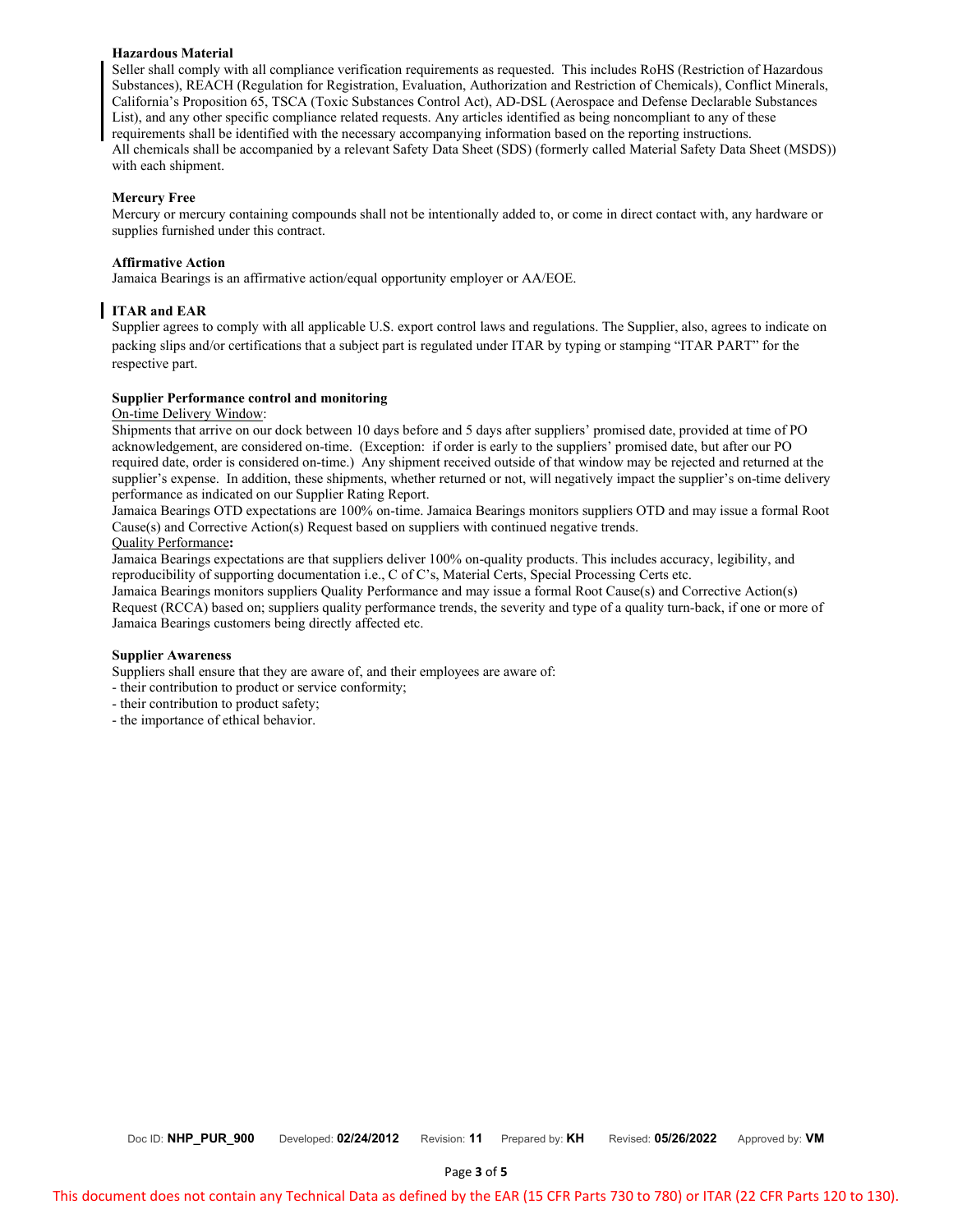# **AEROSPACE (NON-COTS)**

# **Quality System Approval**

Suppliers of aerospace products shall, as a minimum, maintain a quality system compliant with AS9100D or AS9120B.

# **Foreign Object Debris/Damage (FOD) control program**

Suppliers shall maintain a Foreign Object Damage (FOD) Prevention Program compliant to AS9146 (latest revision) to ensure that the delivered products; fit, form, function, integrity, and factory new product condition is not compromised.

# **Test, Inspection, and Verification System**

Suppliers shall develop inspection procedures and maintain records of inspection. Records shall include evidence of inspection for all attributes (e.g., first article inspection, acceptance test data) of products / processes supplied to Jamaica Bearings, show the product has been inspected and/or tested during all stages of manufacturing, identify the name of the individual (i.e., with stamps, etc.) who certified the results, and where applicable include the results of the inspections and tests.

# **Statistical Techniques**

Suppliers are responsible for understanding and reducing variation within processes and are encouraged to use control-charting techniques. When control charting is not performed, sample inspection of all attributes shall be performed to ANSI/ASQ Z1.4 or an equivalent plan. Suppliers using sample inspection plans are not relieved from the responsibility for all attributes on the part/assembly.

Suppliers are encouraged to utilize SPC (Statistical Process Control) based sampling plans in lieu of 100% inspection and may do so for those features with a Cpk (Process Capability) greater than or equal to 1.33. For additional guidance, consult ARP9013, Statistical Product Acceptance Requirements available at [http://standards.sae.org/.](http://standards.sae.org/)

Note: Specific customer/end-user sampling plans when required will be flowed down on the JBC Purchase Order(s).

# **Risk Assessment**

Seller shall utilize the current revision of the SAE Aerospace Recommended Practice ARP9134 - Supply Chain Risk Management Guideline to assess those elements other than the Quality Management System requirements that could affect the products and services being provided to Jamaica Bearings Co. The guidelines established by SAE ARP9134 should be viewed as a business protection tool, as part of an integrated business culture, to help identify and reduce risk within the entire supply chain. It is recommended that the SCRM guidelines shall, when appropriate, be included as a flow-down requirement to the Seller's sub-tier suppliers. Jamaica Bearings Co. will use guidelines based on SAE ARP9134, to supplement existing risk management philosophies, to evaluate and reduce risks within the supply chain at both new and existing suppliers.

# **Special Processes Approval**

Special processes shall be performed by sources that are accredited by the National Aerospace and Defense Contractors Accreditation Program (NADCAP) and approved by end user (if applicable). This requirement applies whether the process is performed by the Seller or by Seller's sub-tier sources.

Special Processes include, but are not limited to: NDT, Nonconventional Machining, Heat Treat, Plating/Coating, Welding and Chemical Processing.

This provision applies unless otherwise agreed to by Jamaica Bearings.

# **PMA & TSO Product**

PMA & TSO products must comply with all applicable FAA regulations & must be accompanied with an 8130-3 tag, unless otherwise authorized by Jamaica Bearings. It is requested that the Remarks Block of the supplied 8130-3's include one of the following statements as applicable: For PMA Parts: "This PMA part is not a critical component" or "Produced under licensing agreement from the TC or STC holder". For TSO Parts: "Parts produced under TSO-CXXX Authorization", where XXX is the applicable TSO Authorization# such as TSO-C148 or TSO-C149.

# **Material Certifications**

Please include material certifications (also referred to as "chemical & physical test reports", or "test reports") with each shipment, providing no charges apply. All certifications must be traceable to one another by either a lot number, date code, heat #, job/work order #, or material PO#. If not supplied at the time of shipment, all certifications must be maintained on file and available upon request by buyer.

Doc ID: **NHP\_PUR\_900** Developed: **02/24/2012** Revision: **11** Prepared by: **KH** Revised: **05/26/2022** Approved by: **VM**

Page **4** of **5**